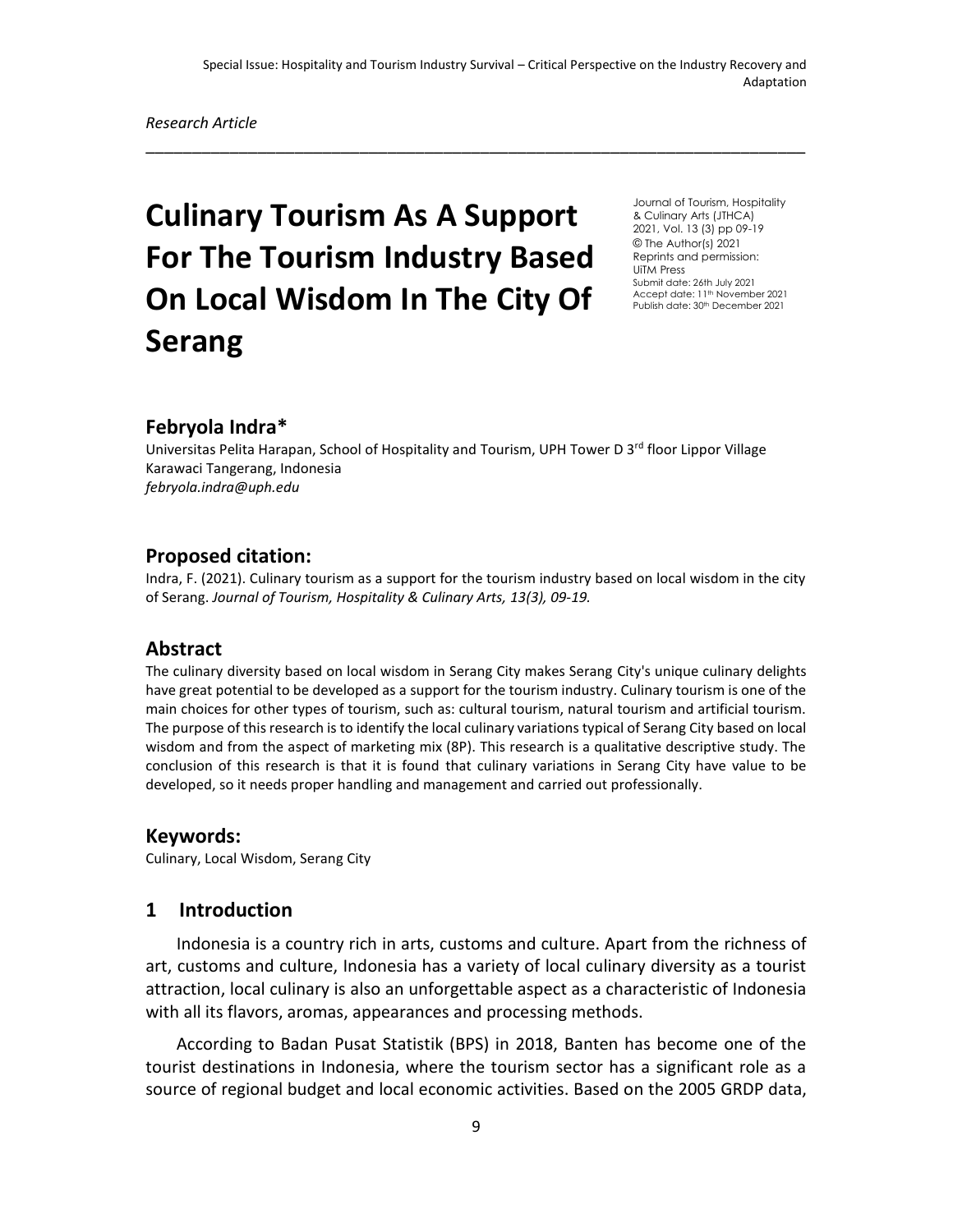the majority of Banten's economic sector is produced from the manufacturing sector (49.75%), then also the trade, hotels and restaurants sector (17.13%), transportation and communication (8.58%), and agriculture. which only reached 8.53%.

Of the 8 cities / regencies in Banten Province, Serang City was chosen to be the focus of this research. The city of Serang, with an area of about 630,320 km², includes regional development from mid-200 to the present. One of the tourism sectors, especially the local culinary sector, is one of the instruments that improves the economy of the local population.

Culinary tourism is a tour to find new places related to cooking or food and beverage places as well as seeing the culinary process and growth in related locations. Culinary tourism is closely related to the food and beverage aspect. Banten has many local culinary delights that can be developed which are then used as part of tourist attractions, such as: Sate Bandeng, Rabeg Banten, Nasi Sumsum, Soto Khas Banten and Emping Menes.

Local culinary is an important element in a tour, in this case, Heritage or authenticity is part of local culinary. To maintain the authenticity or existence of local food, there are several things that can be implemented including maintaining the quality of food products as much as possible, product knowledge and continuous surveys. In connection with the food business, the main factor that must be considered is the quality of the product. Poor quality products will deter customers and move to buy products from competitors. Good cost management is needed so that the cost requirements to be incurred to maintain product quality can be reduced. The tourism industry based on local wisdom is a business sector that jointly produces products and services needed by tourists, which make cultural elements and local wisdom a tourist attraction, including culinary delights.

Every Human Resources (HR) or product knowledge must also exist in employees. This means that all employees are required to know the selling worthiness of the product, whether it is quality or not. If accompanied by sufficient product knowledge, events that can reduce product quality can be anticipated as soon as possible. Consistent surveys are also needed so that the quality of products sold and consumer demand trends can be maintained.

This research examines what variations of the local culinary specialties of the City of Serang, Banten which are based on local wisdom and can be a tourist attraction as part of culinary tourism and how the culinary potential of Serang City is seen from the SWOT analysis and aspects of marketing mix.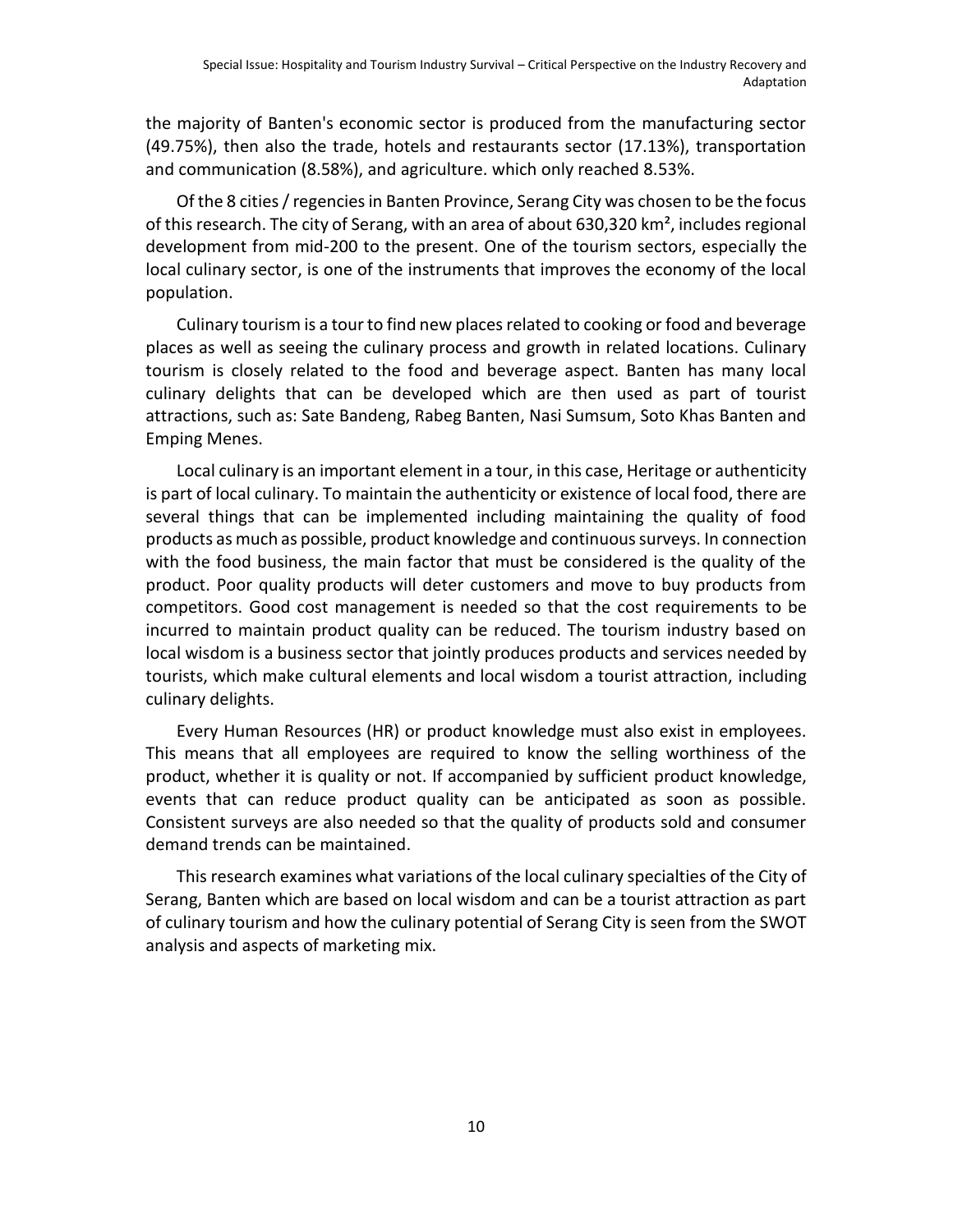## **2 Literature Review**

#### **2.1 Tourism**

Tourism can be defined as an activity that is multidimensional and multidisciplinary which can have a positive and negative influence on a tourist location that is of interest to visitors, and this tour can only be implemented if a country imposes policies related to aspects such as attractiveness, accessibility, and amenities and safety (Judisseno, 2017). Tourism can also be defined as a social, cultural and economic phenomenon that contributes to economic growth, social development and mutual understanding around the world (UNWTO, 2018).

In tourism activities there is something called sustainable tourism. The definition of sustainable tourism is tourism which involves all parties related to the tourism process to manage and develop existing resources, in this case, local communities play an important role in managing resources so that they can advance the region. Sustainable tourism is defined as tourism that respects local residents, as well as other visitors, and all cultural values that are inherited (Kemenpar, 2018).

## **2.2 Gastronomy and Culinary**

Gastronomy is a science regarding the relationship between food and cultural arts where the science holistically becomes a unified process starting from searching for history, selecting raw materials, preparation before cooking, cooking processes, presentation with attention to nutritional content. Meanwhile, culinary activities are the serving of food that is cooked and processed by a chef. Meanwhile, gastronomy is an activity where you can see visually, what is presented and the elements in it.

Local culinary tourism is an important element in a tourism process and has added value to each destination and each region in particular Banten Province must promote local culinary tourism so that it can be used as an object of tourist spectacle. Tourist attractions related to local culinary tours that can be done include: cooking classes, cooking demonstrations and local culinary education tours. Guerrero et al. (2009) explains that "traditional food or local culinary delights are food products that are often consumed by a group of people or served at certain celebrations and times, passed down from generation to generation, made according to recipes from generation to generation, made without or with little engineering, and has certain characteristics that distinguish it from other regional cuisines. Local cuisine is a characteristic of a region whose existence shows the culture of the area itself. Recipes preserved between generations are often used as food for traditional celebrations.

## **2.3 Local Wisdom**

Local Wisdom is a combination of knowledge and traditions that are specific to a location, and that are passed on from generation to generation.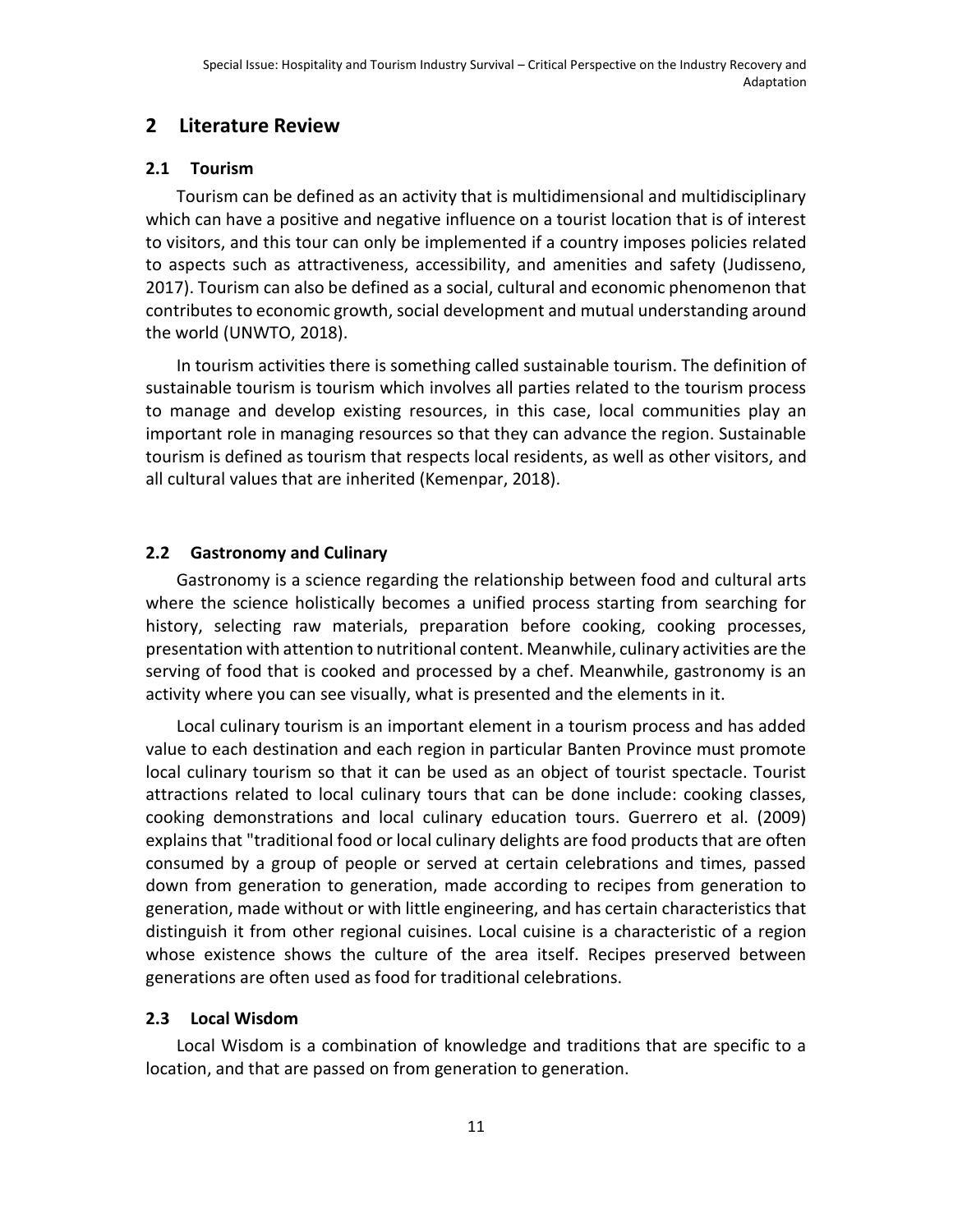#### **2.4 Role (Vision and Mission) of the Tourism Office**

As for the vision of the Serang City Tourism Office, namely: "realizing a competitive and sustainable culture and tourism in Banten" Together with efforts to improve the performance of local goals and also create the Vision of the Banten Province Culture and Tourism Office 2018-2022, therefore the Mission of the Cultural Service and Tourism of Banten Province is defined as follows: 1) Preserving value, diversity and cultural wealth 2) Developing competitive tourism destinations 3) Increasing human resources and professional cultural & tourism institutions 4) Developing cultural and tourism marketing. Increase the institutional capacity of the cultural and tourism services.

To realize the mission, the Serang City Tourism Office has a tourism promotion team or field. This field has a function to directly see the state and development of tourism in Serang City. This vision and mission are also related to the analysis of culinary tourism development strategies in Serang City.

#### **2.5 Development Strategy**

Strategy is a very important tool to achieve competitive advantage. Business strategy is often said to be a functional strategy carried out by the company, one of which is a marketing strategy. Marketing strategy is a way of thinking that is applied to achieve sales goals set by the company. In this case, there are five elements for a marketing strategy, namely market selection, product planning, pricing, distribution systems, and marketing communications (Kotler, 2012). In addition, it is also necessary to pay attention to segmentation, targeting and positioning.

In determining the main thing strategy there are also various factors systematically to formulate a company's strategy. This analysis is based on a logic that maximizes strengths (S - Strengths) and opportunities (O - Opportunities), but simultaneously minimizes weaknesses (W - Weaknesses) and threats (T - Threats) ".

#### **2.6 Micro Small Business and Business Development**

According to Mulyadi (2010) business development is an effort implemented by the local government, the community, and other stakeholders to empower a business through providing facilities, mentoring and strengthening assistance to grow and improve the ability and competitiveness of a business.

To carry out business development, the government and local governments have encouraged and assisted the community in developing MSMEs. Assistance provided by the government and local governments both in terms of: manufacture and management, marketing, human resources and design and technology. In this case, of course, it is also necessary to develop MSME HR as referred to in Article 19 of Law no. 20 of 2008 concerning MSMEs, HR development as described in article 16 paragraph (1) letter c is carried out through: a) Socializing and empowering entrepreneurship. b) Improve technical and managerial skills. c) Provide facilities and facilities for human resources to be able to practice, study, do apprenticeships, get counseling, and information related to the business they do.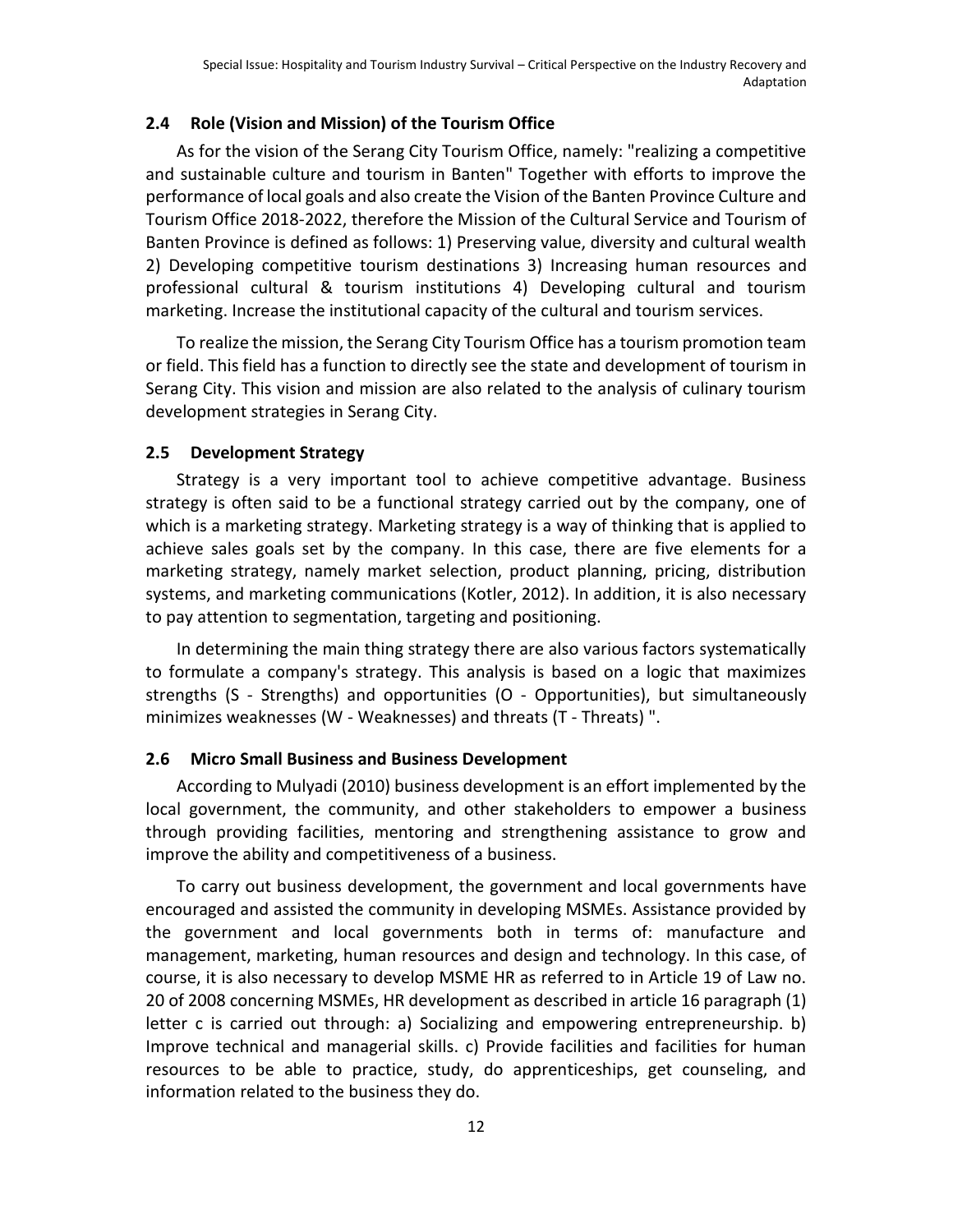# **3 Methodology**

This study uses a qualitative research method with a descriptive approach (Descriptive Qualitative). In this case, an analysis of a variable or phenomenon is carried out which is described with a descriptive sentence where in this study the process and meaning are the focus. As well as using the theoretical basis and also previous research that has been carried out based on actual facts in the field. Research subjects are sources or respondents who have met the criteria and the participation of local culinary sellers in Banten as subjects, the Banten Tourism Office and the Banten Provincial Government as the main actors as well as providers of culinary tourism in Banten. While the object of research focuses on several restaurant owners who have Heritage values and the key informants of this study are the four stakeholders in the hexa helix stakeholders, including: Banten Tourism Office, culinary tourism businessmen, Media and the Community.

This study uses in-depth interviews (semi-structured interviews), direct observation, and documentation as research instruments. As for the technical data analysis in this study is interview transcripts and categorization, data analysis techniques in this study also use qualitative descriptive analysis, STP analysis (Segmenting, Targeting and Positioning), 8P analysis and SWOT analysis. The data collection method was carried out by means of in-depth interviews with relevant stakeholders and an online questionnaire to the community (sample).

## **4 Findings**

| No. | Name of Restaurant          | <b>Short Description</b>                                                                                                                     | Number of<br><b>Tourists</b> |
|-----|-----------------------------|----------------------------------------------------------------------------------------------------------------------------------------------|------------------------------|
| 1.  | Sari Banten<br>@sari banter | The restaurant which is<br>located on Jl. Kyai H<br>Sokhari,<br>Serang<br>Kota,<br>Serang. Selling a variety of<br>Sundanese food (Seafood). | 10.360                       |
| 2.  | Sari Kuring Indah           | Restaurant located on<br>Jalan Tb. Suwandi, Circle.<br>Batok Bali, Ciracas, Serang,<br>Kec. Serang, City of Serang.                          | 21.990                       |

## **4.1 10 Variations of Culinary Tourism Based on Local Wisdom of Serang City**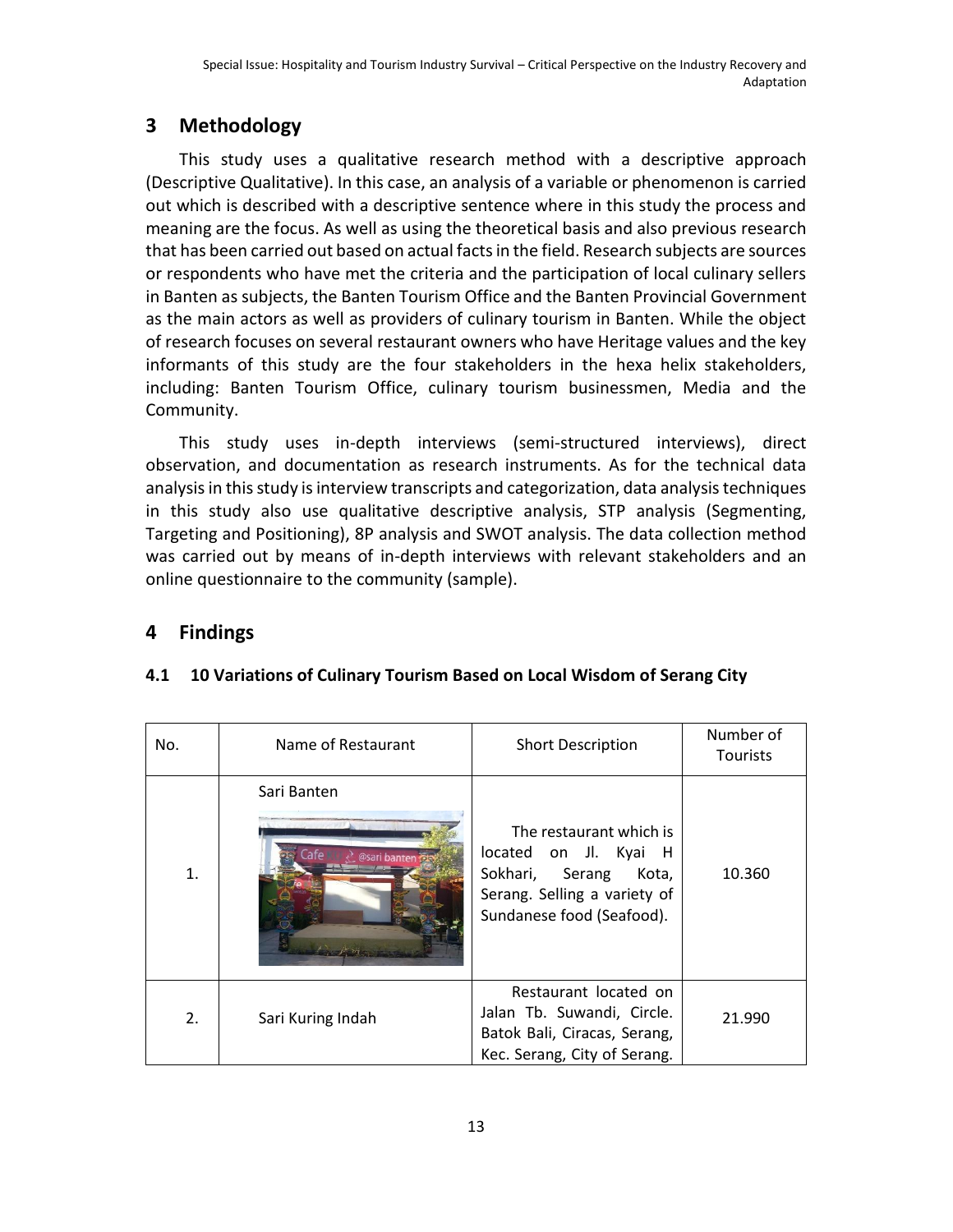|    |                                             | Selling<br>variety<br>of<br>a<br>Sundanese food (Seafood).                                                                                                                              |        |
|----|---------------------------------------------|-----------------------------------------------------------------------------------------------------------------------------------------------------------------------------------------|--------|
| 3. | Sate Bandeng Ibu Aliyah<br><b>BU ALIYAH</b> | The shop that sells the<br>typical<br>Banten<br>Bandeng<br>Satay is located on Jl.<br>Lopang Gede III, Lopang,<br>Kec. Serang, City of Serang,<br><b>Banten 42111</b>                   | 16.608 |
| 4. | RM Ampera                                   | <b>The</b><br>restaurant<br>is<br>located<br>JI.<br>Jend.<br>on<br>Sudirman<br>No.58,<br>Sumurpecung, Kec. Serang,<br>City of<br>Serang. Selling<br>various<br>Sundanese<br>angkringan. | 12.484 |
| 5. | Sop Ikan, RM Taktakan                       | The restaurant is located<br>on Jl. Raya Cilegon KM 4.5,<br>Serang. Selling Serang<br>typical fish soup as the<br>main food.                                                            | 15.258 |
| 6. | Bakoel Igo                                  | The restaurant is located<br>on Jl. South Lingkar,<br>Lontarbaru, Kec. Serang,<br>Serang City, Banten. Selling<br>various Sundanese<br>specialties.                                     | 11.198 |
| 7. | Saoenk Kito                                 | The restaurant (saung)<br>which is located on Jl.<br>Samaun Bakri No. 92,<br>Lopang, Kec. Serang,<br>Serang City, Banten. Selling                                                       | 14.214 |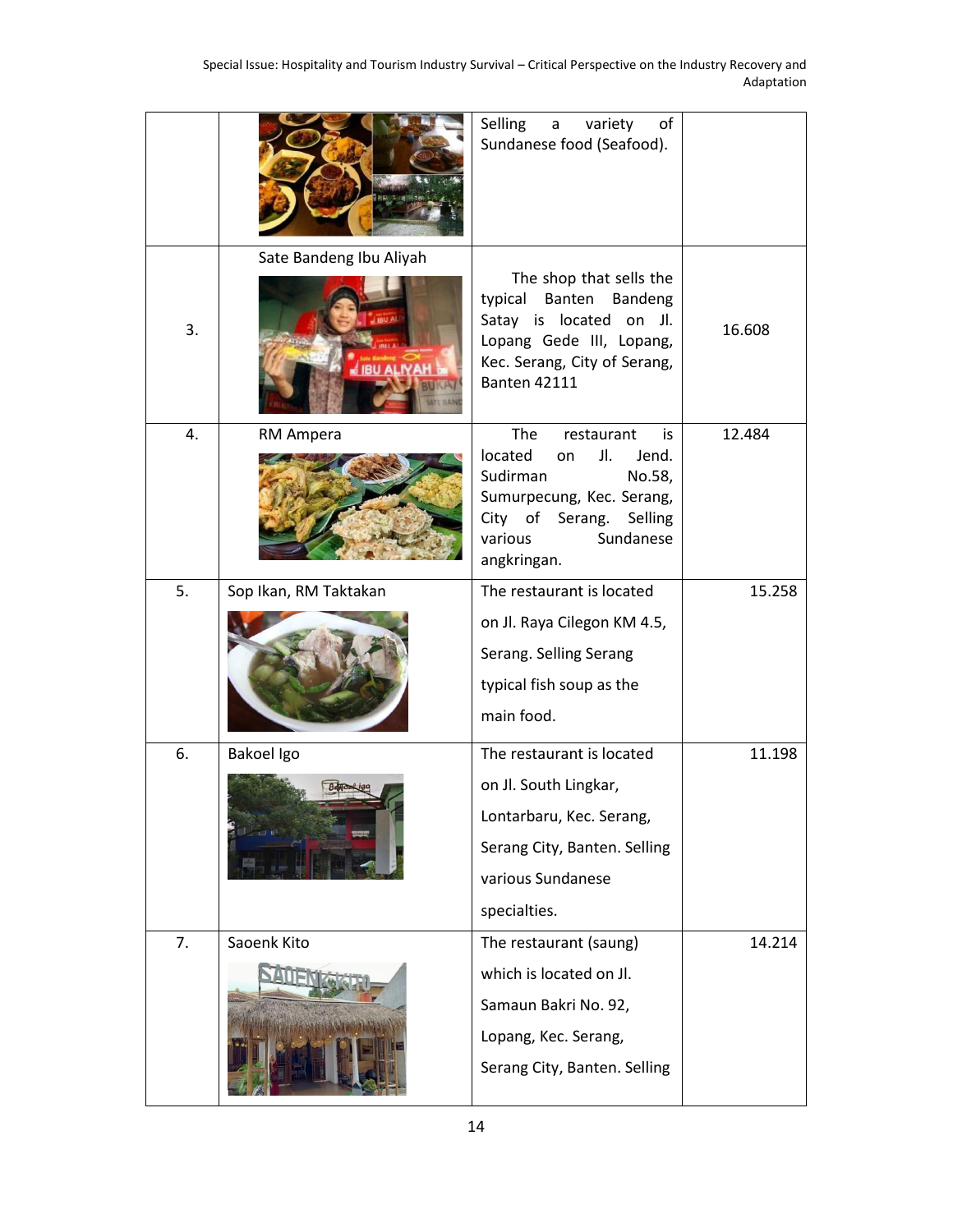|     |                           | various Sundanese            |        |
|-----|---------------------------|------------------------------|--------|
|     |                           | specialties.                 |        |
| 8.  | RM Ciganea Kemang         | The restaurant is located    | 12.527 |
|     |                           | on Jl. Jend. Sudirman,       |        |
|     |                           | Sumurpecung, Kec. Serang,    |        |
|     |                           | Serang City, Banten. Selling |        |
|     |                           | various Sundanese            |        |
|     |                           | specialties.                 |        |
| 9.  | Pecak Bandeng Sawah Luhur | Restaurant (saung) located   | 24.665 |
|     |                           | on Jalan Pontang KM.10,      |        |
|     |                           | Sawah Luhur, Kasemen,        |        |
|     |                           | Sawah Luhur, Kec.            |        |
|     |                           | Kasemen, City of Serang,     |        |
|     |                           | Banten. Selling milkfish as  |        |
|     |                           | the main food.               |        |
| 10. | RM HJ. Halijah            | Restaurant (lesehan) which   | 14.523 |
|     |                           | is located on Jl.            |        |
|     |                           | Bhayangkara No.17,           |        |
|     |                           | Sumurpecung, Kec. Serang,    |        |
|     |                           | Serang City, Banten.         |        |

*Source: Author's Data Processing (2020)*

## **4.2 Typical Culinary Variation of Serang City (By Type of Food)**

| No. | Name and Figure | Description                  | Ingredients | Cooking      |
|-----|-----------------|------------------------------|-------------|--------------|
|     |                 |                              |             | Method       |
|     |                 | <b>Traditional Bantenese</b> |             | (Dry Heat    |
|     | Sate Bandeng    | food. Sate Bandeng is        | Milkfish,   | Cooking)     |
|     |                 | made from milkfish           | spices      | Stuffing,    |
|     |                 | which the thorns are         |             | <b>Bakar</b> |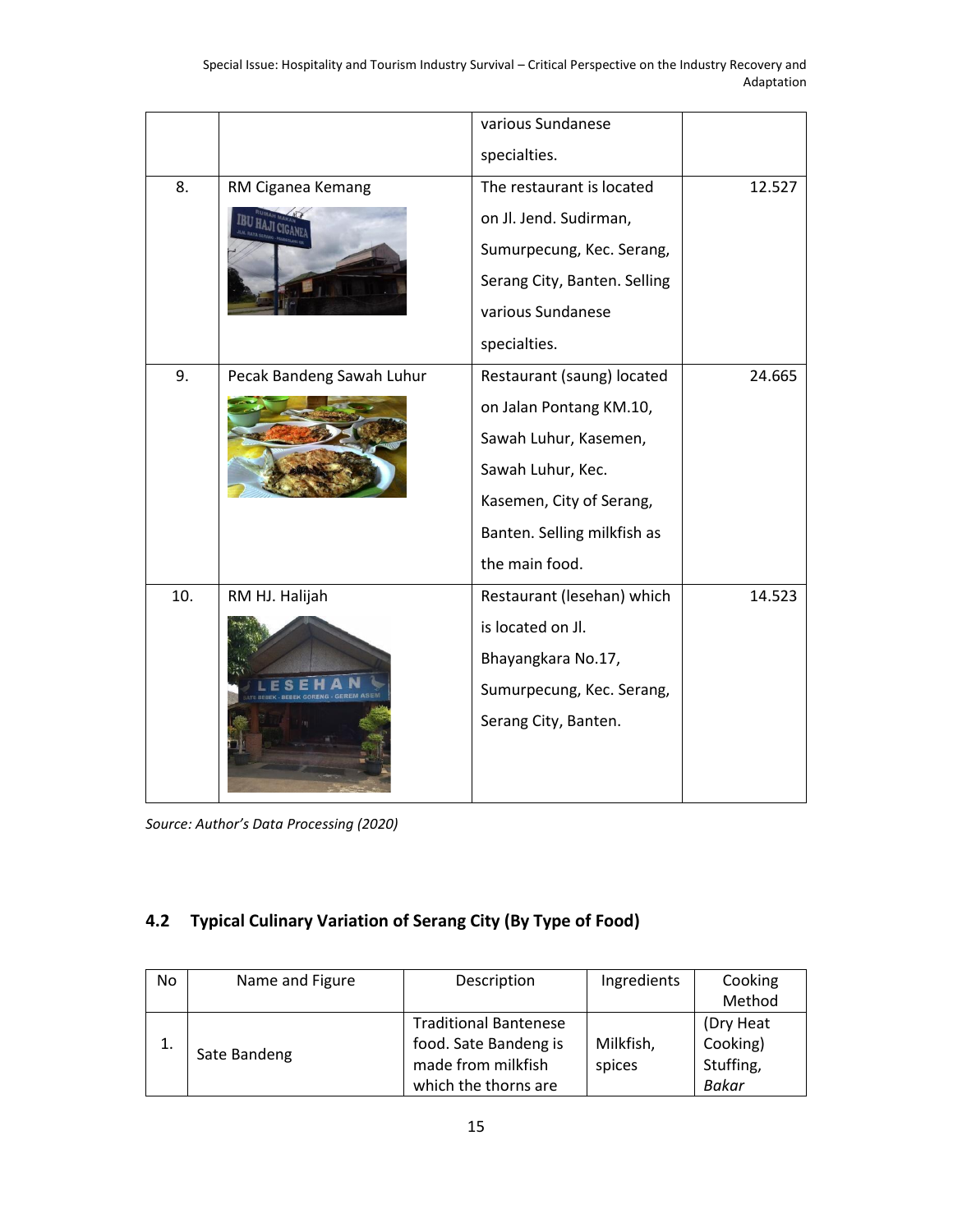|    |                  | removed, the meat is<br>seasoned and then put<br>back into the skin.                                                                                        |                                                                                                             |                                       |
|----|------------------|-------------------------------------------------------------------------------------------------------------------------------------------------------------|-------------------------------------------------------------------------------------------------------------|---------------------------------------|
|    |                  |                                                                                                                                                             |                                                                                                             |                                       |
| 2. | Rabeg Banten     | <b>Traditional Bantenese</b><br>food adapted from the<br>Arabian Peninsula,<br>made from mutton,<br>has a savory taste and<br>does not use coconut<br>milk. | Mutton.<br>spices                                                                                           | (Moist Heat<br>Cooking)<br>Simmering  |
| 3. | Nasi Sumsum      | Banten typical rice<br>wrapped in banana<br>leaves (filled with beef<br>marrow) then grilled.                                                               | White rice,<br>beef<br>marrow,<br>spices                                                                    | (Dry Heat<br>Cooking)<br><b>Bakar</b> |
| 4. | Soto Khas Banten | A typical Banten<br>chicken soup that uses<br>fried cut potatoes as a<br>complementary<br>ingredient.                                                       | Shredded<br>chicken, rice<br>noodles,<br>boiled eggs,<br>tomatoes,<br>fried potato<br>pieces, soup<br>broth | (Moist Heat<br>Cooking)<br>Simmering  |

*Source: Author's Data Processing (2020)*

Based on the STP theory and the results of interviews and observations, there are eight types of strategies that are right for Serang City culinary tourism, including: 1) Product strategy (product, process, physical evidence), this strategy is centered on product results (from a culinary tour), the product is a local product quality and have a high selling value. 2) Promotion Strategy and Marketing Strategy (promotion) is concerned with promotion both online and offline. 3) Sales and Pricing Strategies This strategy is related to competitive market prices and promotion to consumers. 4) Distribution Strategy This strategy is related to the distribution of culinary tourism in Serang City. The eight strategies are described in the following table:

## **4.3 Table of 8P Strategy**

| cator |              |
|-------|--------------|
| .     | 'Χl          |
| ш     | Explairation |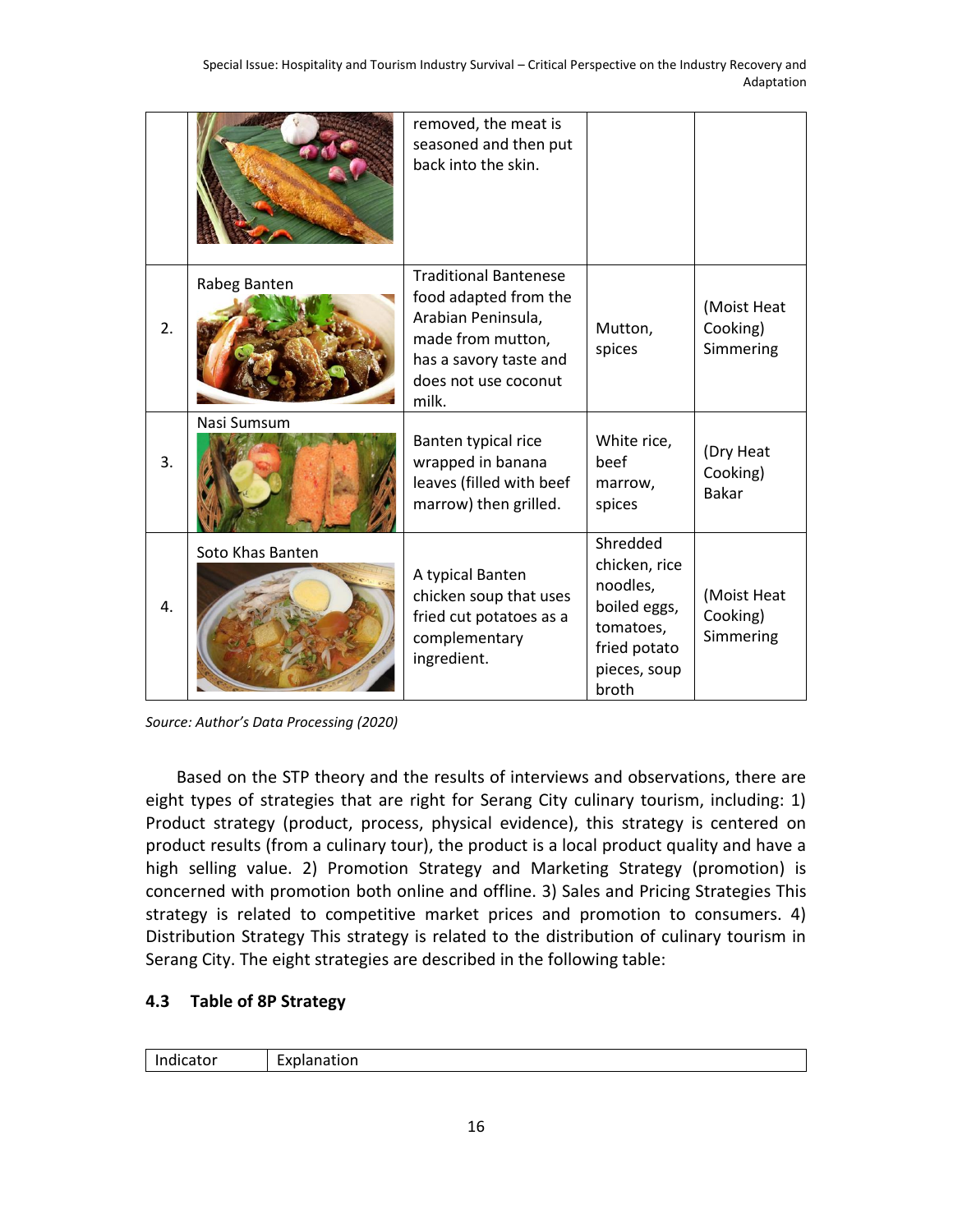| Product               | Product development or product creation of a food should start or end             |
|-----------------------|-----------------------------------------------------------------------------------|
| (Menu                 | based on consumer desires. Currently the product that has been developed          |
| Adaption)             | is only in the form of milkfish satay, for traditional purposes so as not to lose |
|                       | its identity (heritage) or as the food of the host, it is necessary to adapt the  |
|                       | menu in terms of combining traditional and modern foods (can use fusion           |
|                       | food method and modern packaging). There needs to be a modern flavor              |
|                       | variant, such as: milkfish satay with chili sauce, bites-sized milkfish satay or  |
|                       | milkfish chips variations.                                                        |
| Process               | SOPs and high hygiene and sanitation in the manufacture of a product can          |
| (Hygiene and          | produce quality products and have a higher product value, for that we need        |
| Sanitation)           | knowledge related to hygiene and sanitation to human resources.                   |
|                       |                                                                                   |
| Partnership           | Promotions and cooperation that can be carried out by businesses                  |
| (Promotion)           | regarding traditional food in Serang City include travel agents, online           |
|                       | promotions and through Serang City tourism websites and collaboration             |
|                       | with influencers.                                                                 |
| Physical              | Chefs must have the ability to improve food quality in order to compete           |
| Evidence              | with modern food. A menu must be modified to make it more attractive to           |
| (Creative Food        | visitors. The local menu is a characteristic of an area, therefore if the food    |
| Process)              | is interesting, visitors will come again and again.                               |
| People                | In the tourism business aspect, the quality of human resources must be            |
| (People               | considered carefully. Because qualified people are able to provide quality        |
| Quality               | services as well. The quality of human resources is very important in             |
| Improvement)          | increasing skills and professionalism, it is necessary to develop the ability to  |
|                       | mix and make traditional food, for example by holding training.                   |
| Promotion             | In this case, it is necessary to have the involvement of the mass media and       |
| (Mass Media           | chefs to write such articles about various types of traditional food in Serang    |
| and Online            | City. All types of traditional food in Serang City each have their own            |
| Platform)             | backgrounds and values. In addition, it needs assistance from the media           |
|                       | (such as vloggers and bloggers) to collaborate with the management so that        |
|                       | the types of traditional foods available can be promoted.                         |
| Price                 | To maintain the types of traditional food in Serang City, food crop activities    |
| (Identification       | are currently being carried out, namely identifying various types of local        |
| Local Product         | food in each region or district that need to be developed so that each region     |
| <b>Potential Each</b> | has distinctive food that can represent its own district in other words "one      |
| Area)                 | village one product".                                                             |
| Place                 | A market is a place that has social, economic, cultural and political             |
| (Traditional          | elements, a place where buyers and sellers (or other types of exchangers)         |
| Market and            | meet to make exchanges. In this case, there is no traditional market that         |
| Culinary              | specifically offers local products, and various types of traditional food in      |
| Event)                | Serang City, to tourists visiting tourist destination areas. Currently the        |
|                       | government, especially in the tourism sector, is trying to open traditional       |
|                       | markets in order to offer various types of traditional food and local products    |
|                       | to tourists visiting Serang City.                                                 |

*Source: Author's Data Processing (2020)*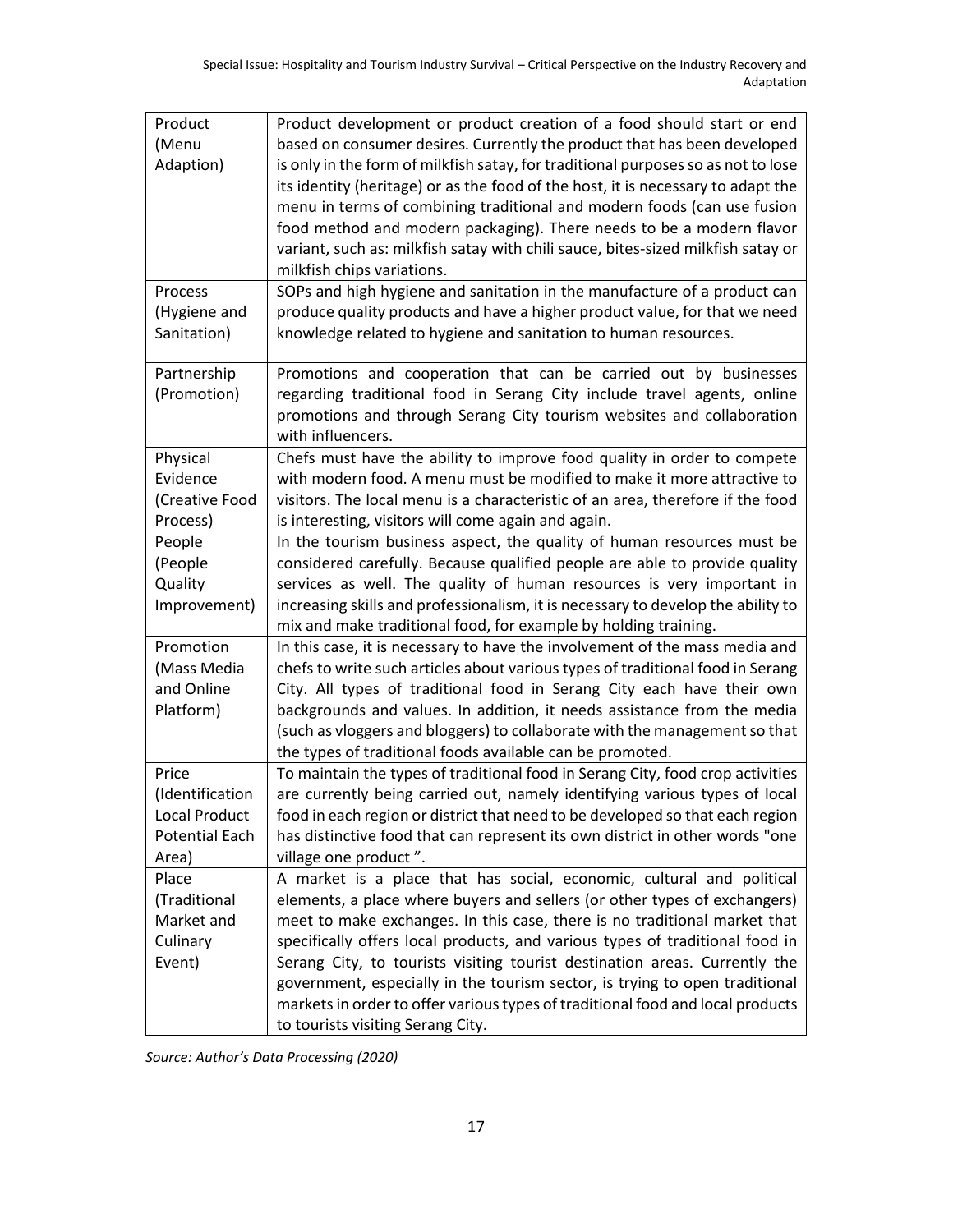| Internal/External                                                                                                                                                                                                                                              | Strength (S)                                                                                                 | Weakness (W)                                                                                                                                                                                                                                                    |
|----------------------------------------------------------------------------------------------------------------------------------------------------------------------------------------------------------------------------------------------------------------|--------------------------------------------------------------------------------------------------------------|-----------------------------------------------------------------------------------------------------------------------------------------------------------------------------------------------------------------------------------------------------------------|
|                                                                                                                                                                                                                                                                | 1. Has a distinctive tourist<br>attraction. (beach / coastal<br>tourism)<br>2. Having a unique culture.      | 1. Lack of promotion and<br>marketing of culinary tours and<br>tourist villages in Serang City.<br>2. Human resource awareness<br>to serve<br>tourists are classified as low.<br>3. Inadequate facilities and<br>infrastructure to support<br>culinary tourism. |
| <b>Opportunity (O)</b>                                                                                                                                                                                                                                         | <b>Strategy S-O</b>                                                                                          | <b>Strategy W-O</b>                                                                                                                                                                                                                                             |
| 1. An open tourist<br>market.<br>2. An abundance<br>numbers of foreign and<br>domestic tourists that<br>comes which opens.<br>3. An abundance of<br>numbers foreign and<br>domestic tourists who<br>came.<br>4. There is access to the<br>location (toll road) | 1. Use lure tourism and<br>culture as icon                                                                   | 1. Increase field promotion<br>culinary.<br>2. Provide counselling or<br>training to related human<br>resources.<br>3. Improve facilities and<br>infrastructure<br>according to the needs.                                                                      |
| Threat (T)                                                                                                                                                                                                                                                     | <b>Strategy S-T</b>                                                                                          | <b>Strategy W-T</b>                                                                                                                                                                                                                                             |
| 1. The absence of a<br>governance policy room.<br>2. The influence of<br>foreign cultures against<br>people's culture.                                                                                                                                         | 1. Mapping culinary tourism<br>in Serang City.<br>2. Making Serang City culture<br>a sustainable attraction. | 1. Inviting the public to<br>participate as well as in<br>culinary tourism mapping.                                                                                                                                                                             |

#### **4.4 SWOT Analysis of Serang City Culinary Tourism**

The SWOT analysis approach to tourism development in Serang City is carried out to obtain a development strategy. The development strategy will be carried out by taking inventory of various factors, including strengths, weaknesses, opportunities and threats from observations and in-depth interviews and literature studies. Strengths and weaknesses can be said to have an indirect impact on internal factors in tourism development in Serang City. Meanwhile, opportunities and threats are external factors or direct factors in the development of tourism in Serang City.